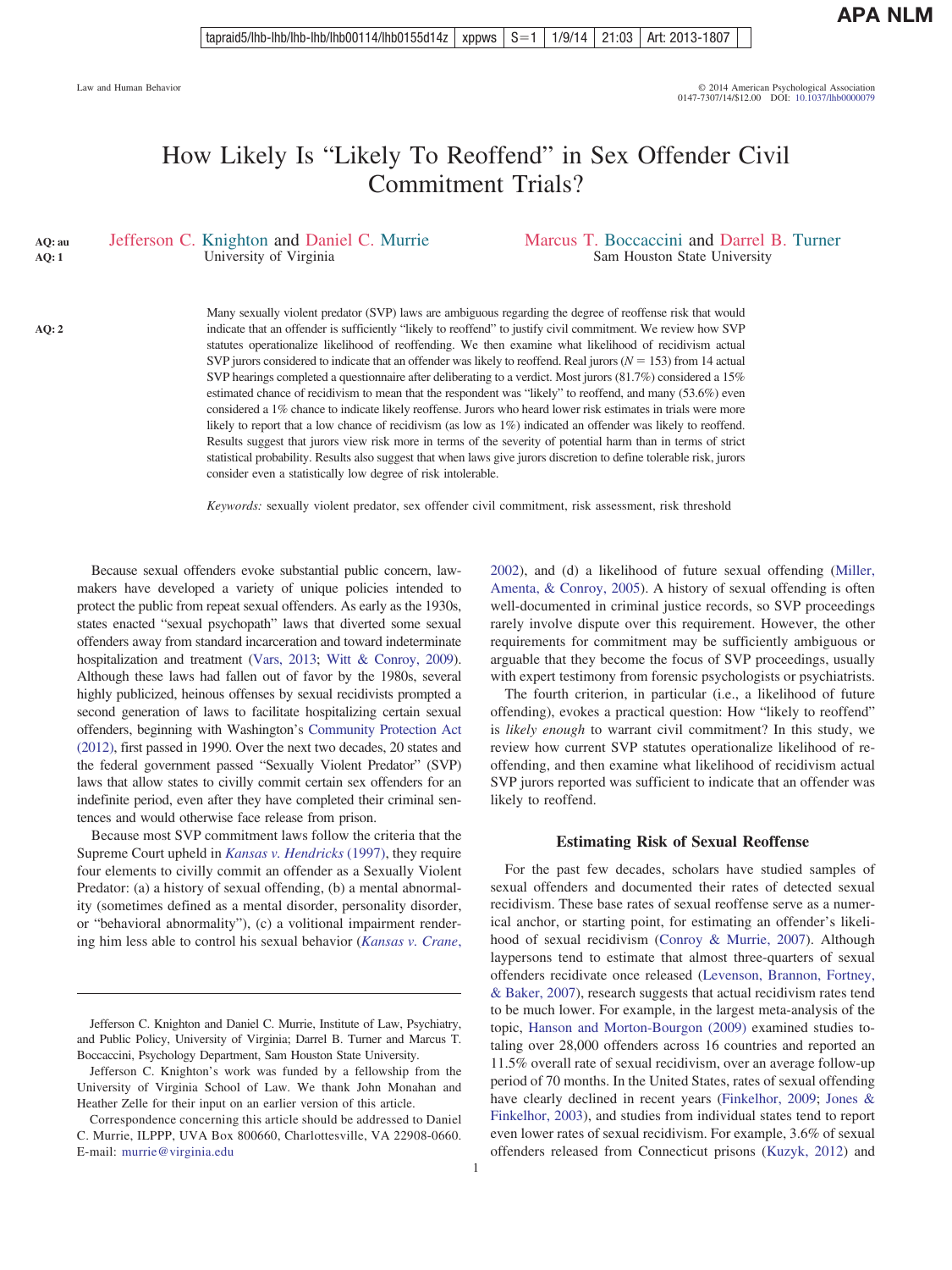2.7% of sexual offenders released from Washington prisons [\(Bar](#page-9-0)[noski, 2005\)](#page-9-0) were charged with a new sex offense over a 5-year follow-up period. In Texas, the context for the current study, 3.2% of sexual offenders released from prison and followed over approximately 5 years were charged with a new sexual offense [\(Boccaccini, Murrie, Caperton & Hawes, 2009\)](#page-9-1).

Although these base rate estimates provide a starting point for estimating risk, most forensic evaluators try to provide a more specific estimate, better tailored to the particular offender facing civil commitment, by using an actuarial risk assessment instrument (ARAI). ARAIs use research-supported rules that specify which risk factors are examined, how those risk factors are scored, and how those scores are mathematically combined to yield an objective estimate of risk [\(Monahan, 2006\)](#page-10-10). Researchers developed popular ARAIs, such as the widely used Static-99 [\(Hanson &](#page-10-11) [Thornton, 1999,](#page-10-11) [2000\)](#page-10-12), by studying samples of released offenders and documenting rates of recidivism. Researchers identified risk factors— usually data easily retrieved from records such as age and prior offenses—that were statistically related to recidivism. They also documented recidivism rates among subgroups of the offenders who had specific numbers of risk factors (e.g., of offenders with X number of the identified risk factors, Y% reoffended over Z years). Thus, forensic evaluators using an ARAI observe the number of predefined risk factors that an offender demonstrates, and estimate the likelihood that an offender with a certain number of the predefined risk factors will recidivate, based on the observed recidivism rate of men with similar scores in the risk measure's development sample.

#### **Legal Definitions of Risk**

At first glance, these actuarial, numerical estimates of risk seem well-suited to a primary legal question underlying SVP proceedings. After all, SVP statutes specify that, to be civilly committed, an offender must be *likely* to sexually reoffend (see [Table 1\)](#page-2-0). Presumably, judges or jurors who make civil commitment decisions could consider the best empirically derived estimate of recidivism risk to determine whether it exceeds the threshold for likely to reoffend.

However, exactly *how likely* is "likely" to reoffend? What threshold of probability must an offender's estimated risk exceed? We examined how jurisdictions with SVP laws define likely. We began with the actual laws for SVP civil commitment, then searched the case law interpreting these laws. In short, we found that states vary considerably in how they define likely, and some offer much more specific guidance than others. In a few states, the definition of likely is clearly articulated in the statute governing SVP proceedings, and the case law follows the definition. However, in most states, the definition of likely is not as clearly defined in statutes, and becomes explicit only through case law, if at all.

Generally, states fall into one of four categories when defining likely (see [Table 2\)](#page-5-0):

> **More likely than not**. The clearest definition of likely occurs in those few states that define likely as "more likely than not." Several of these states explicitly mention the more-likelythan-not standard in the code. For example Iowa's [Sexually](#page-10-13) [Violent Predator Act \(2012\)](#page-10-13) explains, "'Likely to engage in predatory acts of sexual violence' means that the person more

likely than not will engage in acts of a sexually violent nature." In other states, statute does not explicitly state the more-likely than-not standard, but case law does. For example, Florida's [Involuntary Civil Commitment of Sexually](#page-10-14) [Violent Predators statute \(2008\)](#page-10-14) only states "likely to engage in acts of sexual violence," but courts have clarified,

. . . the term "likely" as used in the terminology "likely to engage in acts of sexual violence" is a widely used term that is commonly understood by men and women of common intelligence to mean highly probable or probable and having a better chance of existing or occurring than not. (*[Westerheide v. State](#page-11-2)*, 2000, pp. 652– 653).

These approaches seem to clearly imply that the chance of reoffending must be higher than the chance of not reoffending, or greater than 50%.

**Highly likely**. A second group of states defines likely as "highly likely," or with roughly synonymous terms such as "substantially probable" or "highly probable." Courts typically describe this standard as requiring a greater likelihood of reoffense than "likely." However, because courts do not assign a more quantifiable value (such as "more likely than not") it is unclear how decision-makers operationalize these, and whether they differ practically from the other categories. The prototypical highly likely state uses likely in the statutes, such as "likely to engage in acts of harmful sexual conduct" in Minnesota's [Sexually Dangerous Person Act \(2011\).](#page-10-15) However, the court has subsequently added the highly modifier, as the Minnesota Supreme Court did in *[In re Linehan](#page-10-16)* (1999), stating that it must be "highly likely that they will engage in harmful sexual acts in the future" (p. 876).

**Explicit rejection of numerical values**. Other states explicitly reject any attempt at clear operationalization, and instead leave the definition of likely to the judge or jury. In these states, the statutes use the word likely, but case law determines how it is defined. For example, the Massachusetts statute says "likely to engage in sexual offenses" [\(Care,](#page-9-2) [Treatment and Rehabilitation of Sexually Dangerous Persons,](#page-9-2) [MA Gen. Laws Ch 123A, 2010\)](#page-9-2), while the Massachusetts Supreme Court explicitly forbade assigning to likely a numerical value or "quantifiable probability" (*[Commonwealth v.](#page-10-17) [Boucher](#page-10-17)*, 2002). Similarly, the North Dakota Supreme Court refused to assign a numerical value to likely, instead defining it as, "of such a degree as to pose a threat to others" and emphasizing, "This definition prevents a contest over percentage points and the results of other actuarial tools" (*[Grosinger](#page-10-18) [v. M.B.K. \(In re M.B.K.\),](#page-10-18)* 2002, p. 477).

**Undefined/no case law**. In several states, the definition of likely remains ambiguous because they have not yet articulated any definition of likely. For example, New Hampshire passed its law in 2007 (Involuntary Civil Commitment of Sexually Violent Predators), and there are not yet cases clarifying the definition of likely. Likewise, New York passed its law in 2007 [\(Sex Offenders Requiring Civil Commitment or](#page-10-19) [Supervision, 2011\)](#page-10-19) and New York *County* has adopted a standard higher than more-likely-than-not but this standard is not binding on other counties, which apparently have not provided further guidance. Likewise, Pennsylvania, South Carolina, Tennessee, and Texas all lack case law clarifying the meaning of likely.

**T2**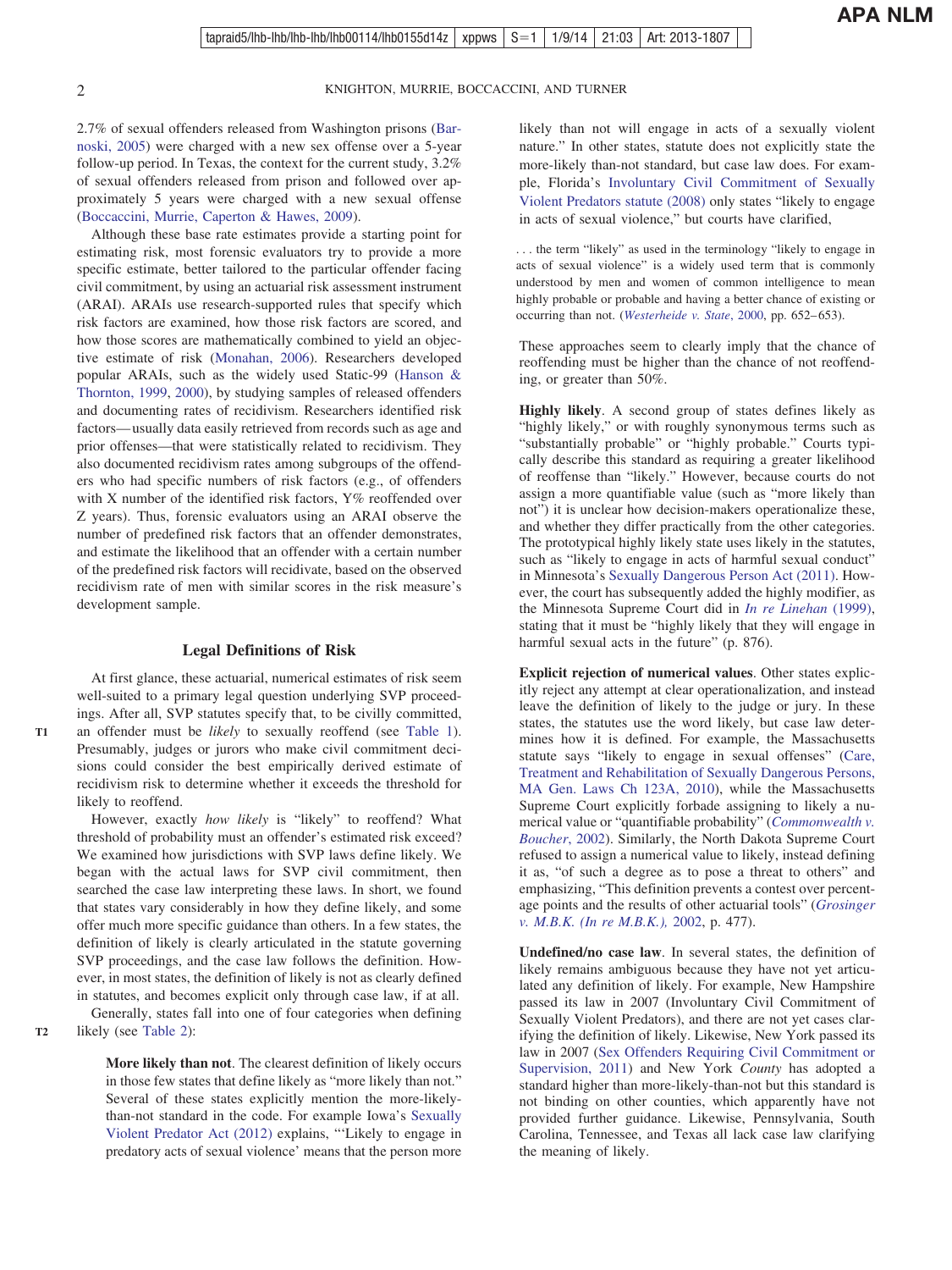<span id="page-2-0"></span>State Definitions of Likely *State Definitions of Likely* Table 1

| Jurisdiction          | Statute                                                                                                                                                                                                                                                                                | Illustrative case law                                                                                                                                                                                                                                                                                                                                                                                                                                                                                                                                       |
|-----------------------|----------------------------------------------------------------------------------------------------------------------------------------------------------------------------------------------------------------------------------------------------------------------------------------|-------------------------------------------------------------------------------------------------------------------------------------------------------------------------------------------------------------------------------------------------------------------------------------------------------------------------------------------------------------------------------------------------------------------------------------------------------------------------------------------------------------------------------------------------------------|
| California<br>Arizona | likely to engage in acts of sexual violence." Sexually Violent<br>behavior" Sexually Violent Predator Act, Cal. Welf. & Inst. Code<br>" likely that he or she will engage in sexually violent criminal<br>36-3701 (7)(b) (2012)<br>Persons, Ariz. Rev. Stat. §<br>§ 6600(a)(1) (2006). | better than even  the person is "likely" to reoffend if  the person presents a<br>"The mental disorder makes it highly probable that the person will engage in acts of<br>substantial danger, that is, a serious and well-founded risk, that he or she will<br>"The statute does not require a precise determination that the chance of reoffense is<br>sexual violence." State v. Erlich (In re Leon G.), 59 P.3d 779, 787 (Ariz. 2002).                                                                                                                   |
|                       |                                                                                                                                                                                                                                                                                        | commit such crimes if free in the community." People v. Superior Court<br>(Ghilotti), 44 P.3d 949, 972 (Cal. 2002).                                                                                                                                                                                                                                                                                                                                                                                                                                         |
| District of Columbia  | "The term "sexual psychopath" means a person, not insane, who by<br>such lack of power to control his or her sexual impulses as to be<br>a course of repeated misconduct in sexual matters has evidenced                                                                               | No case law clarifying likely.                                                                                                                                                                                                                                                                                                                                                                                                                                                                                                                              |
|                       | dangerous to other persons because he or she is likely to attack or<br>Psychopaths Act, D.C. Code § 22-3803<br>otherwise inflict injury, loss, pain, or other evil on the objects of<br>his or her desire." Sexual<br>$(1)$ $(2012)$ .                                                 |                                                                                                                                                                                                                                                                                                                                                                                                                                                                                                                                                             |
| Florida               | sexual violence if not confined in a<br>secure facility for long-term control, care, and treatment."<br>"Likely to engage in acts of                                                                                                                                                   | 'We find that the term "likely" as used in the terminology "likely to engage in acts<br>of sexual violence" is a widely used term that is commonly understood by men                                                                                                                                                                                                                                                                                                                                                                                        |
|                       | Involuntary Civil Commitment of Sexually Violent Predators, Fla.<br>Stat. § 394.912(10)(b) (2010).                                                                                                                                                                                     | having a better chance of existing or occurring than not." Westerheide v. State,<br>and women of common intelligence to mean highly probable or probable and<br>767 So. 2d 637, 652-3 (Fla. Dist. Ct. App., 2000).                                                                                                                                                                                                                                                                                                                                          |
| Illinois              | "Substantially probable that the person will engage in acts of sexual<br>violence" Sexually Violent Persons Commitment Act, 725 Ill.<br>(1998)<br>Comp. Stat. Ann. 207/5(f)                                                                                                            | "We determine that the phrase 'substantially probable' in the Act also means 'much<br>cannot be reduced to a mere mathematical formula or statistical analysis." People<br>found constitutional in <i>Hendricks</i> . However, we emphasize that this definition<br>more likely than not,' a standard higher than or equal to the 'likely' standard<br>v. Hayes (In re Hayes), 747 N.E.2d 444, 453 (Ill. App. Ct., 2001).                                                                                                                                   |
| Iowa                  | violent nature." Sexually Violent Predator Act, IA Code § 229.A<br>the person more likely than not will engage in acts of a sexually<br>"Likely to engage in predatory acts of sexual violence; means that<br>1 et seq. (2012).                                                        | "The State need only establish that more likely than not the respondent will commit<br>additional sexually violent offenses." In re Altman, 723 N.W.2d 181, 188 (Iowa,<br>2006).                                                                                                                                                                                                                                                                                                                                                                            |
| Kansas                | of Sexually Violent Predators Act, Kan. Stat. Ann. §59-29a02(a)<br>"Likely to engage in repeat acts of sexual violence." Commitment<br>(2011).                                                                                                                                         | "Nor is there support for suggesting that if an actuarial test is used, a particular percentage or category of risk must be shown on the actuarial risk assessment test<br>before an offender may be characterized as a sexually violent predator." In re<br>Care & Treatment of Williams, 253 P.3d 327 (Kan. 2011).                                                                                                                                                                                                                                        |
| Massachusetts         | "Likely to engage in sexual offenses if not confined to a secure<br>Gen. Laws ch. 123A, § 1 (2010).<br>and Rehabilitation of Sexually<br>Dangerous Persons, Mass.<br>facility." Care, Treatment                                                                                        | "While likely indicates more than a mere propensity or possibility, it is not bound to<br>the statistical probability inherent in a definition such as "more likely than not,"<br>a<br>quantifiable probability, absent a more specific statutory expression of such<br>and the terms are not interchangeable. To conclude that likely amounts to a<br>quantity, is to require mathematical precision from a term that, by its plain<br>meaning, demands contextual, not statistical, analysis." Commonwealth v.<br>Boucher, 880 N.E.2d 47, 50 (Mass 2002). |
| Minnesota             | Dangerous Person Act, Minn. Stat. 253B.02(18c)(a)(3) (2011).<br>harmful sexual conduct." Sexually<br>"Likely to engage in acts of                                                                                                                                                      | whose present disorder or dysfunction does not allow them to adequately control<br>"We now clarify that the SDP Act allows civil commitment of sexually dangerous<br>persons who have engaged in a prior course of sexually harmful behavior and<br>their sexual impulses, making it highly likely that they will engage in harmful<br>sexual acts in the future."In re Linehan, 594 N.W.2d 867, 876 (Minn. 1999).<br>$\ddot{ }$                                                                                                                            |

(*table continues*)

(table continues)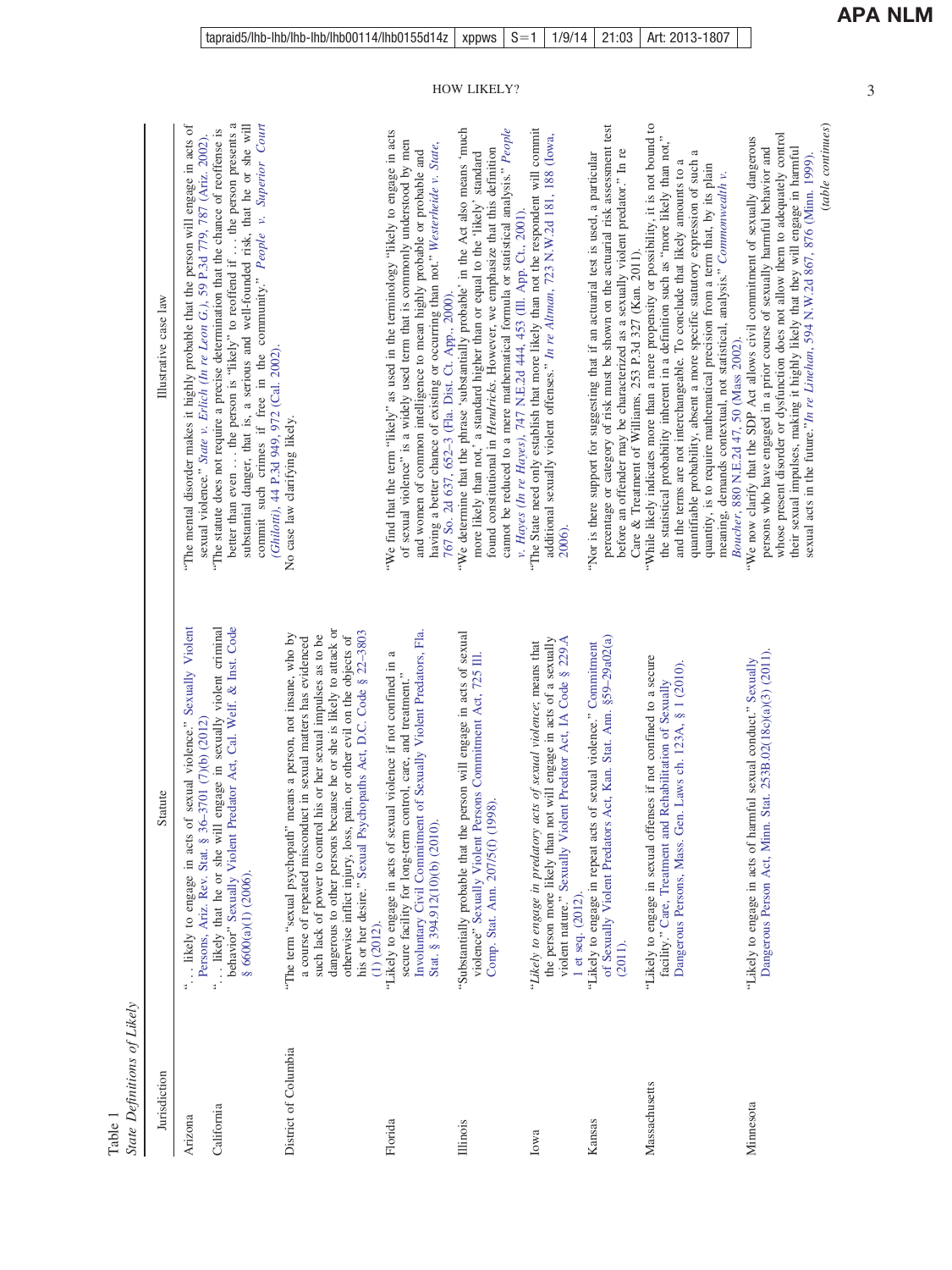Table 1 (continued) Table 1 (*continued*)

| Jurisdiction   | Statute                                                                                                                                                                                                                                                                                                                                                                                                       | Illustrative case law                                                                                                                                                                                                                                                                                                                                                                                                                                                                                                                                                                                                                              |
|----------------|---------------------------------------------------------------------------------------------------------------------------------------------------------------------------------------------------------------------------------------------------------------------------------------------------------------------------------------------------------------------------------------------------------------|----------------------------------------------------------------------------------------------------------------------------------------------------------------------------------------------------------------------------------------------------------------------------------------------------------------------------------------------------------------------------------------------------------------------------------------------------------------------------------------------------------------------------------------------------------------------------------------------------------------------------------------------------|
| Missouri       | violence." Sexually Violent Predators, Civil Commitment Act,<br>ge in predatory acts of sexual<br>(2012).<br>'More likely than not to enga<br>Mo. Rev. Stat. §632.480(5)                                                                                                                                                                                                                                      | "distinguish the dangerous sexual offender whose mental illness, abnormality or<br>more likely than not to engage in predatory acts of sexual violence if he is not<br>S.<br>recidivist" Thomas v. State (In re Thomas), 74 S.W.3d 789, 792 (Mo. 2002).<br>"Although the instructions used below required findings that "the respondent<br>disorder subjects him to civil commitment from the dangerous but typical<br>confined," this is not enough because they did not require the juries to                                                                                                                                                    |
| Nebraska       | citing dangerous sex offender definition in Neb. Rev. Stat. § 71-<br>health and safety of the public." Sex Offender Commitment Act,<br>person's propensity to commit sex offenses resulting in serious<br>harm to others is of such a degree as to pose a menace to the<br>"Likely to engage in repeat acts of sexual violence means the<br>1201 et seq. (2009).                                              | "Medical expert testimony regarding causation based upon possibility or speculation<br>is insufficient; it must be stated as being at least "probable," in other words, more<br>likely than not." <i>G.H.</i> v. <i>Mental Health Board (I</i><br>(2010).                                                                                                                                                                                                                                                                                                                                                                                          |
| New Hampshire  | propensity to commit acts of sexual violence is of such a degree<br>behavior as to pose a potentially serious likelihood of danger to<br>sexual violence' means the person's<br>that the person has serious difficulty in controlling his or her<br>others." Involuntary Civil Commitment of Sexually Violent<br>Ann. § 135-E:1 et seq. (2007).<br>"Likely to engage in acts of<br>Predators, N.H. Rev. Stat. | No case law clarifying likely.                                                                                                                                                                                                                                                                                                                                                                                                                                                                                                                                                                                                                     |
| New Jersey     | as to pose a threat to the health and safety of others." New Jersey<br>of a person to commit acts of sexual violence is of such a degree<br>"Likely to engage in acts of sexual violence' means the propensity<br>Sexually Violent Predators Act, N.J. Stat. Ann § 30:4-27.26<br>(1999).                                                                                                                      | highly likely that the person will not control his or her sexually violent behavior<br>serious difficulty controlling his or her harmful sexual behavior such that it is<br>"The State must prove by clear and convincing evidence that the individual has<br>and will reoffend." In re W.Z., 801 A.2d 205, 219 (N.J. 2002).                                                                                                                                                                                                                                                                                                                       |
| New York       | "Likely to be a danger to others and to commit sex offenses" Sex<br>Commitment or Supervision, N.Y.<br>(McKinney 2011).<br>Offenders Requiring Civil<br>Mental Hyg. Law § 10.03                                                                                                                                                                                                                               | the Respondent will commit the kinds of "hands-on" sexual crime which qualifies<br>the requisite criteria. This Court must be satisfied that it is "highly probable" that<br>"It is not enough to find that it is "more likely than not" that the Respondent meets<br>This applies to New York County only; there is no binding statewide case law<br>as a "sex offense"." State v. P.H., 31 Misc.3d 1227(a), at "24 (May 16, 2011).<br>that clarifies 'likely.""                                                                                                                                                                                  |
| North Dakota   | which constitute a danger to the physical or mental health or<br>"Likely to engage in further acts of sexually predatory conduct<br>Individuals, N.D. Cent. Code § 25-03.3-01 (8) (2011).<br>safety of others." Commitment of Sexually Dangerous                                                                                                                                                              | order to determine if an individual poses a threat to society." Grosinger v. M.B.K. (In re M.B.K.), 639 N.W.2d 473, 477 (N.D. 2002).<br>use the fullness of their education, experience and resources available to them in<br>"We find these cases persuasive and we conclude the phrase "likely to engage in<br>percentage points and the results of other actuarial tools, and allows experts to<br>further acts of sexually predatory conduct" as used in N.D.C.C. § 25-03.3-13<br>means that the respondent's propensity towards sexual violence is of such a<br>degree as to pose a threat to others. This definition prevents a contest over |
| South Carolina | as to pose a menace to the health and safety of others." Sexually<br>propensity to commit acts of sexual violence is of such a degree<br>"Likely to engage in acts of sexual violence' means the person's<br>Code Ann. § 44-48-30 (9) (2011).<br>Violent Predator Act, S.C.                                                                                                                                   | No case law clarifying likely.                                                                                                                                                                                                                                                                                                                                                                                                                                                                                                                                                                                                                     |
| Tennessee      | "There is a substantial likelihood that the harm will occur unless the<br>statute, TN Code Ann. § 33-6-804, citing definition of serious<br>person is placed under involuntary treatment" Sex Offenders<br>harm in Tenn. Code Ann. § 33-6-501 (2) (2007).                                                                                                                                                     | No case law clarifying likely.                                                                                                                                                                                                                                                                                                                                                                                                                                                                                                                                                                                                                     |
| Texas          | Commitment of Sexually Violent Predators, Tex. Health & Safety<br>"Likely to engage in a predatory act of sexual violence." Civil<br>Code § 841.003 (2) (2012).                                                                                                                                                                                                                                               | (table continues)<br>No case law clarifying likely.                                                                                                                                                                                                                                                                                                                                                                                                                                                                                                                                                                                                |

4 KNIGHTON, MURRIE, BOCCACCINI, AND TURNER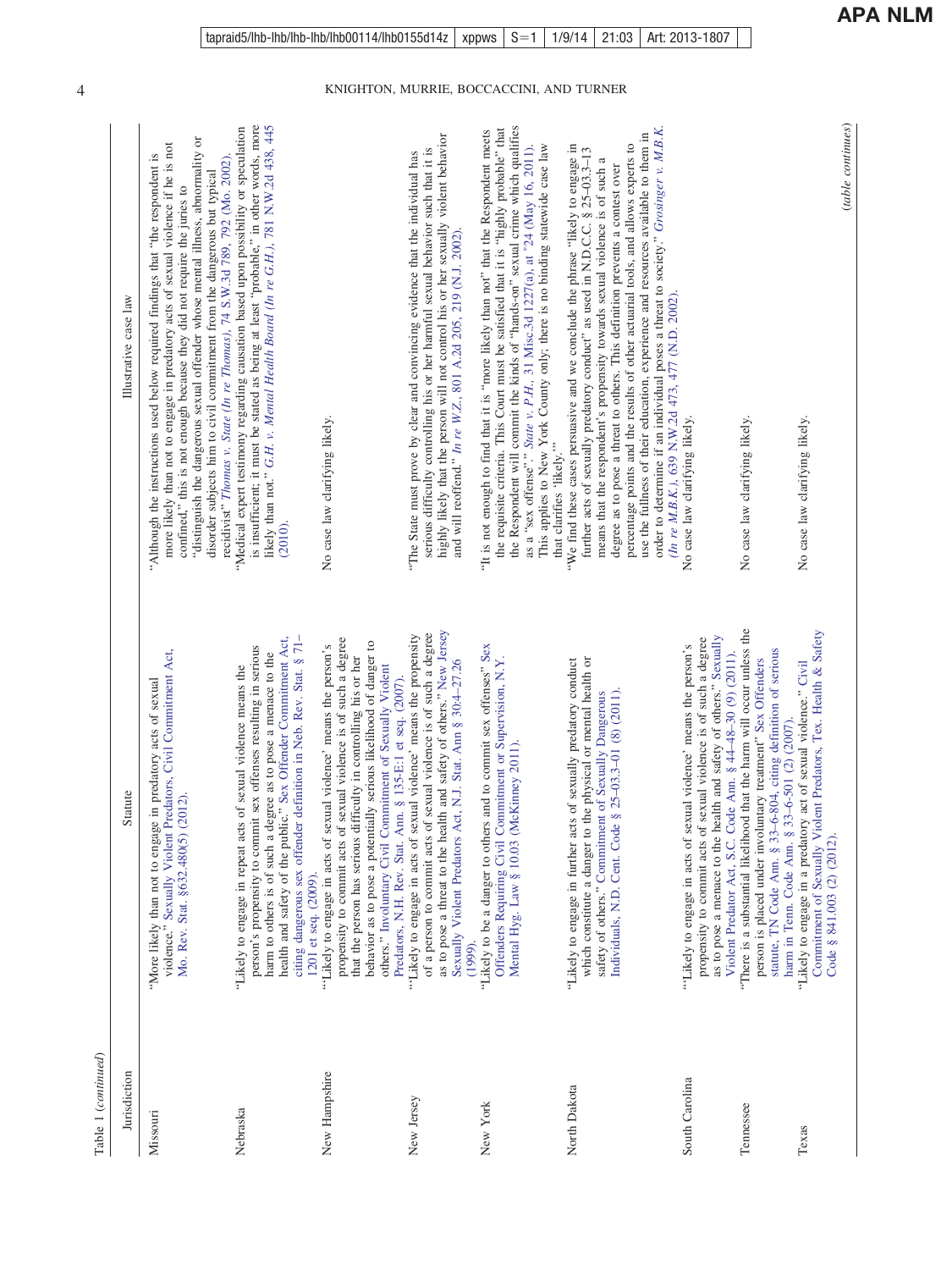For states that have explicitly rejected any specific definition of likely, and for those states that have not yet provided a more specific definition, the practical question remains: How will judges or jurors operationalize likely? The law allows experts and fact-finders to define likely on a case-by-case basis so that, at least theoretically, jurors could consider an offender likely to reoffend if his risk of reoffense exceeds 0% by any amount. Indeed, an offender with a likelihood of recidivism that ranged anywhere from 0.01% to 100% might be considered likely to offend, depending on the perspective of the judge or jury deciding the case. Thus, these states evoke the important practical question: *What definition of likely will judges or jurors invoke?*

#### **Risk Thresholds in Traditional Civil Commitment**

When exploring risk thresholds in sex offender (SVP) civil commitment proceedings, it seems reasonable to look for reference to traditional civil commitment proceedings. However, here too, the courts provide little guidance. In the landmark case of *[Addington v. Texas](#page-9-4)* (1979), the Court held that in traditional civil commitment of mentally ill persons, the state must prove dangerousness by clear and convincing evidence (typically considered beyond "more likely than not"). However, the Court declined to specify the minimum risk of violence or risk of recidivism necessary to prove "dangerousness," and no subsequent US Supreme Court has done so [\(Vars, 2013\)](#page-11-0). In the absence of clear guidance, risk thresholds are therefore set by judges on a case-by-case basis. However, only one empirical study has explored *where* judges set these thresholds.

[Monahan and Silver \(2003\)](#page-10-35) asked 26 judges what degree of violence risk they considered high enough to justify short-term civil commitment. When querying judges about specific numerical estimates, they found that, on average, judges considered a 26% likelihood that a patient would commit a violent crime sufficient to justify civil commitment. Examining each risk level individually, 11% of judges would order commitment for a patient who presented a 1% risk of committing a violent act, 38.5% of judges would order commitment with an 8% risk, 23.1% would order commitment with a 26% risk, and 26.9% of judges would order commitment with a 56% risk. All of the judges reported they would order commitment for a patient whose risk of violence was 56% or higher.

This single study addressing risk thresholds [\(Monahan & Silver,](#page-10-35) [2003\)](#page-10-35) underscored two themes that may be relevant to sex offender civil commitment. First, there was great variability among the judges in the degree of risk needed to justify commitment. Second, many judges were willing to commit based on a low— even as low as 1% in some instances—level of risk.

Might we expect the same variability in civil commitment hearings for sex offenders under SVP laws? Would juries, like judges, demonstrate similar variability and willingness to commit with a low risk estimate?

### **The Present Study: How Do SVP Jurors Define Likely?**

For the six states that explicitly reject a quantifiable definition of likely and the five states in which likely remains undefined, we are

| Jurisdiction      | Statute                                                                                                                                                                                                                                                     | Illustrative case law                                                                                                                                                                                                                                                                                                                                                                                                                                                             |
|-------------------|-------------------------------------------------------------------------------------------------------------------------------------------------------------------------------------------------------------------------------------------------------------|-----------------------------------------------------------------------------------------------------------------------------------------------------------------------------------------------------------------------------------------------------------------------------------------------------------------------------------------------------------------------------------------------------------------------------------------------------------------------------------|
| Virginia          | "Likely to engage in sexually violent acts" Civil Commitment of<br>Sexually Violent Predators Act, Va. Code Ann. § 37.2-900<br>(2009).                                                                                                                      | determined by the court or jury upon consideration of the whole record." DeMille<br>whether the respondent is likely to engage in sexually violent acts as defined in<br>"It is not necessary for an expert to state with specificity that the respondent will<br>likely engage in sexually violent acts in the future. Rather, the determination<br>Code § 37.2-900 by clear and convincing evidence is an issue of fact to be<br>v. Commonwealth, 720 S.E.2d 69, 74 (Va. 2012). |
| <b>Nashington</b> | means that the person more probably<br>acts." Sexually Violent Predators,<br>acts of sexual violence if not<br>Wash. Rev. Code § 71.09.020 (7) (2009).<br>"Likely to engage in predatory"<br>confined in a secure facility'<br>than not will engage in such | will reoffend, but whether the probability of the defendant's reoffending exceeds<br>"As set out in the statute, the fact to be determined is not whether the defendant<br>50 percent." In re Brooks, 36 P.3d 1034, 1047 (Wash. 2001)                                                                                                                                                                                                                                             |
| Wisconsin         | gage in one or more acts of sexual<br>violence." Sexually Violent Person Commitments, Wis. Stat. §<br>"Likely that the person will en-<br>980.01. (7) (2008).                                                                                               | protecting society by preventing acts of sexual violence through the commitment<br>and treatment of those identified as most prone to commit such acts." State $\nu$ .<br>"In sum, we discern no reason why the "more likely than not" standard is not<br>sufficiently narrowly tailored to achieve the State's compelling interest in<br>Nelson (In re Nelson), 727 N.W.2d 364, 370 (Wis. Ct. App. 2006).                                                                        |
|                   | "Likely' means more likely than not." Sexually Violent Person<br>Commitments, Wis. Stat. § 980.01 (2008).                                                                                                                                                   |                                                                                                                                                                                                                                                                                                                                                                                                                                                                                   |

Table 1 (

*continued*)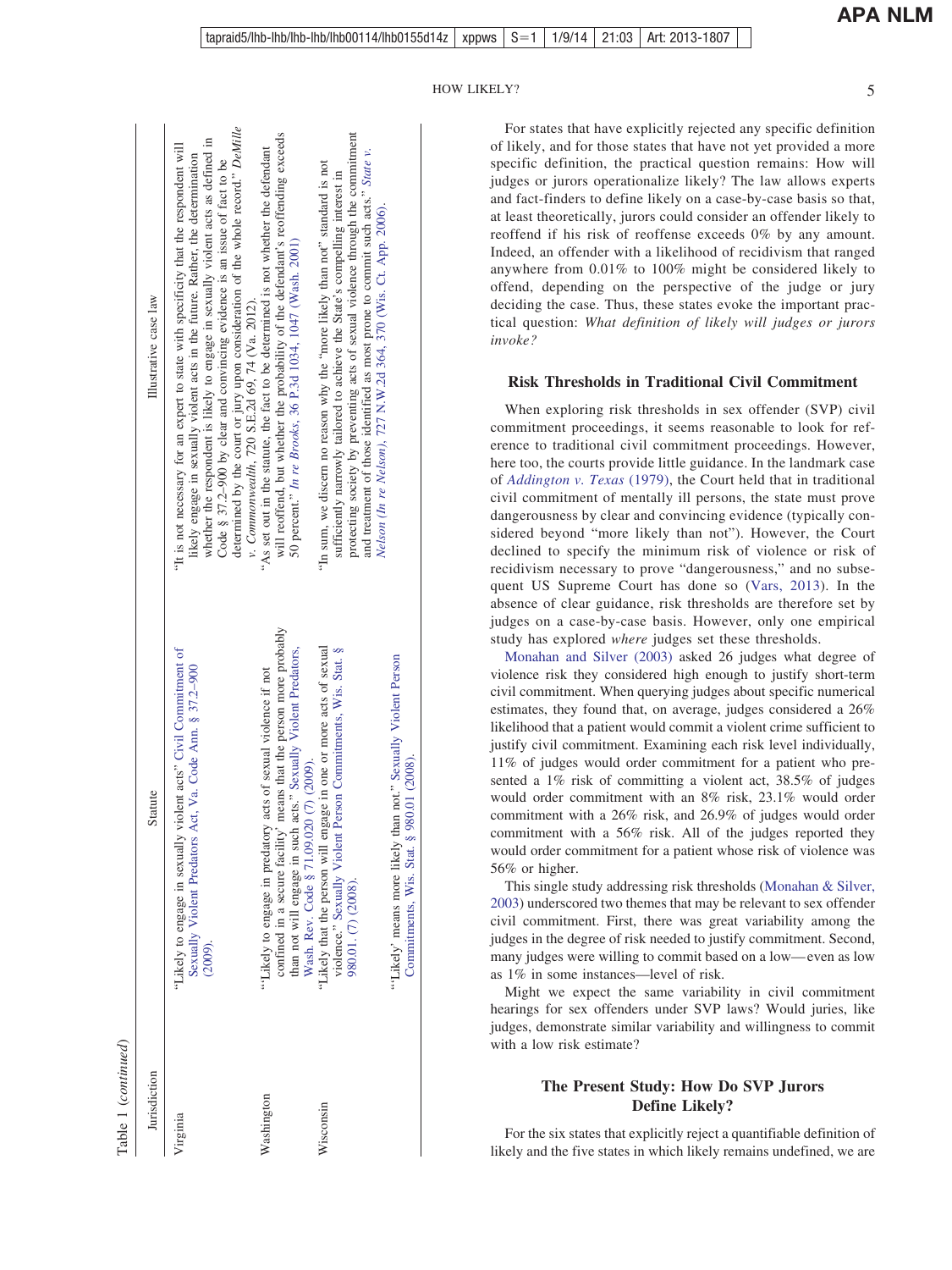| KNIGHTON, MURRIE, BOCCACCINI, AND TURNER |
|------------------------------------------|
|------------------------------------------|

<span id="page-5-0"></span>

| Table 2                                                             |  |  |  |  |
|---------------------------------------------------------------------|--|--|--|--|
| Approaches to Defining "Likely To reoffend" in Statute and Case Law |  |  |  |  |

| Category                                | <b>States</b>                                                                                                                             | Sample                                                                                                                                                                                                                                                                                                                                                                                                                                                                                                                                                        |
|-----------------------------------------|-------------------------------------------------------------------------------------------------------------------------------------------|---------------------------------------------------------------------------------------------------------------------------------------------------------------------------------------------------------------------------------------------------------------------------------------------------------------------------------------------------------------------------------------------------------------------------------------------------------------------------------------------------------------------------------------------------------------|
| More likely than not<br>$(>50\%)$       | Florida<br>Iowa<br>Missouri<br>Nebraska <sup>c</sup><br>Washington<br>Wisconsin                                                           | "As set out in the statute, the fact to be determined is not whether the defendant<br>will reoffend, but whether the probability of the defendant's reoffending<br>exceeds 50 percent." <i>In re Brooks</i> , 36 P.3d 1034, 1047 (Wash. 2001).                                                                                                                                                                                                                                                                                                                |
| Highly likely<br>Substantially probable | Arizona<br>Minnesota <sup>a</sup><br>New Jersey <sup>a</sup><br>New York <sup>b</sup><br><b>Illinois</b>                                  | "The State must prove by clear and convincing evidence that the individual has<br>serious difficulty controlling his or her harmful sexual behavior such that it is<br>highly likely that the person will not control his or her sexually violent<br>behavior and will reoffend." In re W.Z., 801 A.2d 205, 219 (N.J. 2002).                                                                                                                                                                                                                                  |
| Rejection of percentages                | Federal System <sup>a</sup><br>California<br>[Illinois <sup>d</sup> ]<br>Kansas<br>Massachusetts<br>North Dakota <sup>a</sup><br>Virginia | "While "likely" indicates more than a mere propensity or possibility, it is not<br>bound to the statistical probability inherent in a definition such as "more<br>likely than not," and the terms are not interchangeable. To conclude that<br>"likely" amounts to a quantifiable probability, absent a more specific statutory<br>expression of such a quantity, is to require mathematical precision from a<br>term that, by its plain meaning, demands contextual, not statistical, analysis."<br>Commonwealth v. Boucher, 880 N.E.2d 47, 50 (Mass. 2002). |
| Definition undetermined                 | District of Columbia<br>New Hampshire<br>Pennsylvania<br>South Carolina<br>Tennessee<br>Texas                                             | No case law defining "likely"                                                                                                                                                                                                                                                                                                                                                                                                                                                                                                                                 |

<sup>a</sup> Civil commitment decision must be made by a judge, not a jury. <sup>b</sup> The civil commitment process in New York is bifurcated. A judge or jury decides whether respondent is a dangerous sex offender who suffers from a mental abnormality. After this, only the judge can determine whether the respondent requires confinement or community supervision. c The commitment hearings in Nebraska are conducted not by a court, but by a Mental Health Board composed of a lawyer and two mental health clinicians. d Illinois appears to fall in the "Highly likely" category, in that an appellate court has specified "much more likely than not," but also in the "Rejection of percentages" category because the same court has "emphasize[d] that this definition cannot be reduced to a mere mathematical formula or statistical analysis" (*[People v. Hayes \(in Re Hays\)](#page-10-24)*, 2001, p. 453).

left wondering what level of risk is considered likely to reoffend. Put simply, how likely is likely enough to justify civil commitment as an SVP? One straightforward approach to answering this question is to ask decision-makers (i.e., judges or jurors) about the level of risk they believe indicates an offender is likely to reoffend.

In Texas, jurors are informed that a sexually violent predator ". . . is a repeat sexually violent offender . . . [who] suffers from a behavioral abnormality that makes the person likely to engage in a predatory act of sexual violence" [\(Civil Commitment of Sexually](#page-9-3) [Violent Predators, TX Health & Safety Code § 841.003\(2\), 2012\).](#page-9-3) However, as detailed above, Texas is one of the five states that have offered no guidance for defining likely, leaving jurors considerable latitude. Therefore, in this study, we asked actual Texas jurors who had just rendered SVP verdicts a series of five questions addressing whether or not a specified level of estimated risk (or chance of sexual reoffense) indicated that a sex offender was "likely to commit a new sex crime."

Given our goal of studying juror perceptions of risk, there are both strengths and limitations to studying actual jurors who just rendered SVP verdicts. We know that all jurors heard information about estimated recidivism risk because experts presented Static-99 results in each trial. We also know that each juror was in a position to use risk assessment results along with other offender and offense information to make an actual decision about whether or not an offender was likely to reoffend. Because we also know each offender's risk measure scores, we can examine whether perceptions of risk vary depending on whether jurors heard scores

suggesting low, moderate, or high risk. However, the cases these jurors heard differed in ways other than risk measure scores, and jurors probably responded to study questions in a manner that was shaped by the case details they had just considered. Case details differed across trials, so that different juries received a somewhat different education on actuarial assessments and had different offense information in mind. Although these circumstances necessarily limit the types of conclusions we can draw from this study, studies of actual jurors are rare, and this study context provided a unique opportunity to examine perceptions of what it means to be likely to reoffend among a group of jurors who heard risk measure testimony and made a real-life decision about whether an actual SVP respondent was likely to reoffend.

#### **Method**

#### **Participants**

Participants were actual jurors in SVP civil commitment hearings held in Montgomery County, Texas, the single location for all SVP hearings in the state of Texas. We were able to survey jurors at the end of 14 SVP hearings conducted between November 4, 2009 and July 8, 2010. All 14 hearings ended in commitment, which is consistent with the overall pattern of SVP hearing outcomes in Texas since the SVP law was enacted in 1999 (see [Boccaccini et al., 2013;](#page-9-6) [Murrie et al., 2008,](#page-10-38) [2009\)](#page-10-39). At the time of **AQ: 3** this study, only one SVP hearing (that occurred before our data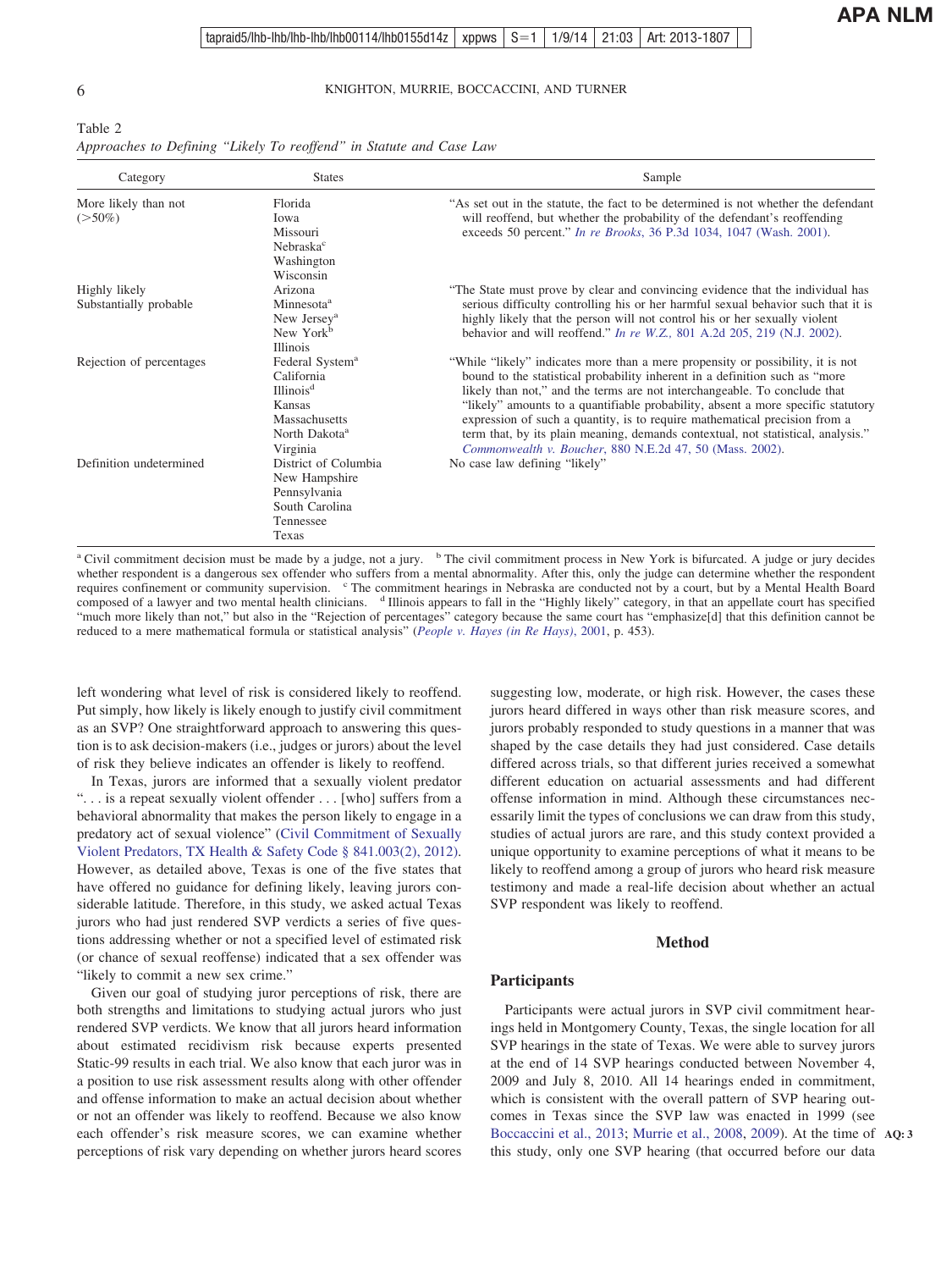collection) had ever ended with the jury unanimously agreeing that the respondent did *not* have a "behavioral abnormality," and therefore did not warrant civil commitment.

Of the 168 jurors who deliberated to verdicts,  $91.1\%$  ( $n = 153$ ) completed the study questions. Of these 153 jurors, 86 (56.2%) were female, 66 (43.1%) were male, and one did not report sex. Most of the jurors identified themselves as White  $(n = 138,$ 90.2%), while fewer identified themselves as Hispanic  $(n = 7,$ 4.6%), Black ( $n = 4$ , 2.6%), or did not report their racial/ethnic background ( $n = 4$ , 2.6%). The mean age among the jurors was 45.0 years  $(SD = 12.82)$ .

#### **SVP Trials**

In each of the 14 SVP trials, a state-retained psychologist testified about risk, and presented results from the Static-99. In 13 trials, the expert also presented results from the Minnesota Sex Offender Screening Tool-Revised (MnSOST-R; Epperson, Kaul,

& Hesselron, 1998). We know the Static-99 and MnSOST-R scores that these experts reported, but not the specific recidivism rates (because there are multiple rate reporting options). Although we did not study the content of their testimony, experts typically reported recidivism rates from an instrument's normative samples, and conveyed that the respondent poses a level of risk similar to other men with similar scores. A state-retained psychiatrist also testified in each case. The respondent's counsel called an expert to testify in only four of the 14 trials. In each instance, the respondent-retained expert was a psychologist.

#### **Juror Questionnaire**

Jurors completed a brief, two-page questionnaire that included items addressing expert witnesses, risk measure scores, and what it meant to be likely to reoffend. There were five questions designed to measure jurors' beliefs about the level of risk, or chance of recidivism, they believe indicates that a sexual offender is likely to reoffend. The first question asked: "If there was a 1% chance that an offender would commit a new sex crime, would you say that he was likely to commit a new sex crime?" The response options were "Yes" and "No." The next question was identical, but specified a 15% recidivism rate. The next three questions specified recidivism rates of 25%, 50%, and 75%.

There were several reasons we selected these specific recidivism rates. First, we wanted to use rates that we believed would lead to floor and ceiling effects. In other words, we tried to use realistic rates that would lead to the most possible "No" responses (a floor effect) and a rate that would lead to the most possible "Yes" responses (a ceiling effect). Thus, we included a 1% likelihood of reoffending for the floor effect and a 75% likelihood of reoffending for the ceiling effect. We decided against using a 0% and 100% rates because these seemed unrealistic (i.e., no reasonable expert would report these rates). We used values of 15% and 25% because they were representative of the 5-year normative sample recidivism rates for Static-99 scores of 3 and 4 using the thencurrent Static-99 manual [\(Harris, Phenix, Hanson, & Thornton,](#page-10-40) [2003\)](#page-10-40). We also used 50% to approximate the more-likely than-not standard. We used 75% to represent the public's estimate of the recidivism rate (see [Levenson et al., 2007\)](#page-10-5).

Because the items were always in the same order, we expected that jurors would respond No to the first item or items and then

switch to responding Yes to all other items (i.e., a Guttman scale). The result would be a "threshold" value for each juror, indicating the minimum value (of the five options) that they considered to mean likely to reoffend.

We emphasize the possibility that listing these values in ascending order may have created an anchoring effect, in which some participants were more likely to endorse lower values. Similarly, by listing values in ascending order, rather than asking participants an open-ended question (e.g., "What risk of recidivism would you could consider "likely" to reoffend?"), we may have influenced responses and reduced the opportunity for participants to identify other risk thresholds. We had decided against the latter approach because our prior research with Texas SVP jurors indicated that only about 60% respond to open-ended questions asking them to provide a numeric value [\(Boccaccini et al., 2013\)](#page-9-6). We were also particularly interested in the five specific values we provided, based on their relation to the popular Static-99 measure, as discussed above.

As part of the questionnaire, jurors also completed a series of questions about the value and objectivity of expert witnesses, but these were unrelated to our questions about likelihood of reoffending (these unpublished findings are available from the third author). In an effort to keep the questionnaire brief (as required by the presiding judge), we did not ask personal questions about the juror (e.g., education, income, and political views) beyond demographics.

#### **Expert Witnesses and Risk Measure Scores**

The state called a psychologist and a psychiatrist to testify in each of the 14 trials. The defense called an expert (always a psychologist) to testify in only four of the trials. At each trial, the state psychologist reported the offender's score on the Static-99, which ranged from 1 to 7 ( $M = 4.36$ ,  $SD = 1.65$ ). Because each Static-99 score has a different interpretation, jurors may have heard recidivism rate estimates ranging from 5% to 52%, depending on the offender's Static-99 score and the sample follow-up period (5, 10, or 15-year) an evaluator chose to report [\(Harris et al.,](#page-10-40) [2003\)](#page-10-40). Because the Static-99 authors released updated normative information for the Static-99 during the timeframe of this study [\(Helmus et al., 2009\)](#page-10-41), we do not know whether experts interpreted results using the current manual [\(Harris et al., 2003\)](#page-10-40) or the updated norms [\(Helmus et al., 2009\)](#page-10-41). Nevertheless, evaluators often described Static-99 scores as falling into one of four risk categories (low, moderate-low, moderate-high, and high) and these groupings are identical using the original and updated norms. There was one respondent with a score in the low range, three with scores in the moderate-low range, seven with scores in the moderate-high range, and three with scores in the high range. For data analysis, we grouped jurors into three groups based on whether they heard a Static-99 score indicating low or moderate-low risk  $(n = 43)$ , moderate-high risk ( $n = 75$ ), and high risk ( $n = 35$ ).

The state expert also reported a MnSOST-R score in 13 of the 14 trials, which ranged from 3 to 15 ( $M = 7.92$ ,  $SD = 3.48$ ). There was one offender with a MnSOST-R score in the low range, five with scores in the medium range, and seven with scores in the high range. For data analysis, we grouped jurors into two groups based on whether they heard a MnSOST-R score indicating low or medium risk ( $n = 67$ ) or high risk ( $n = 74$ ).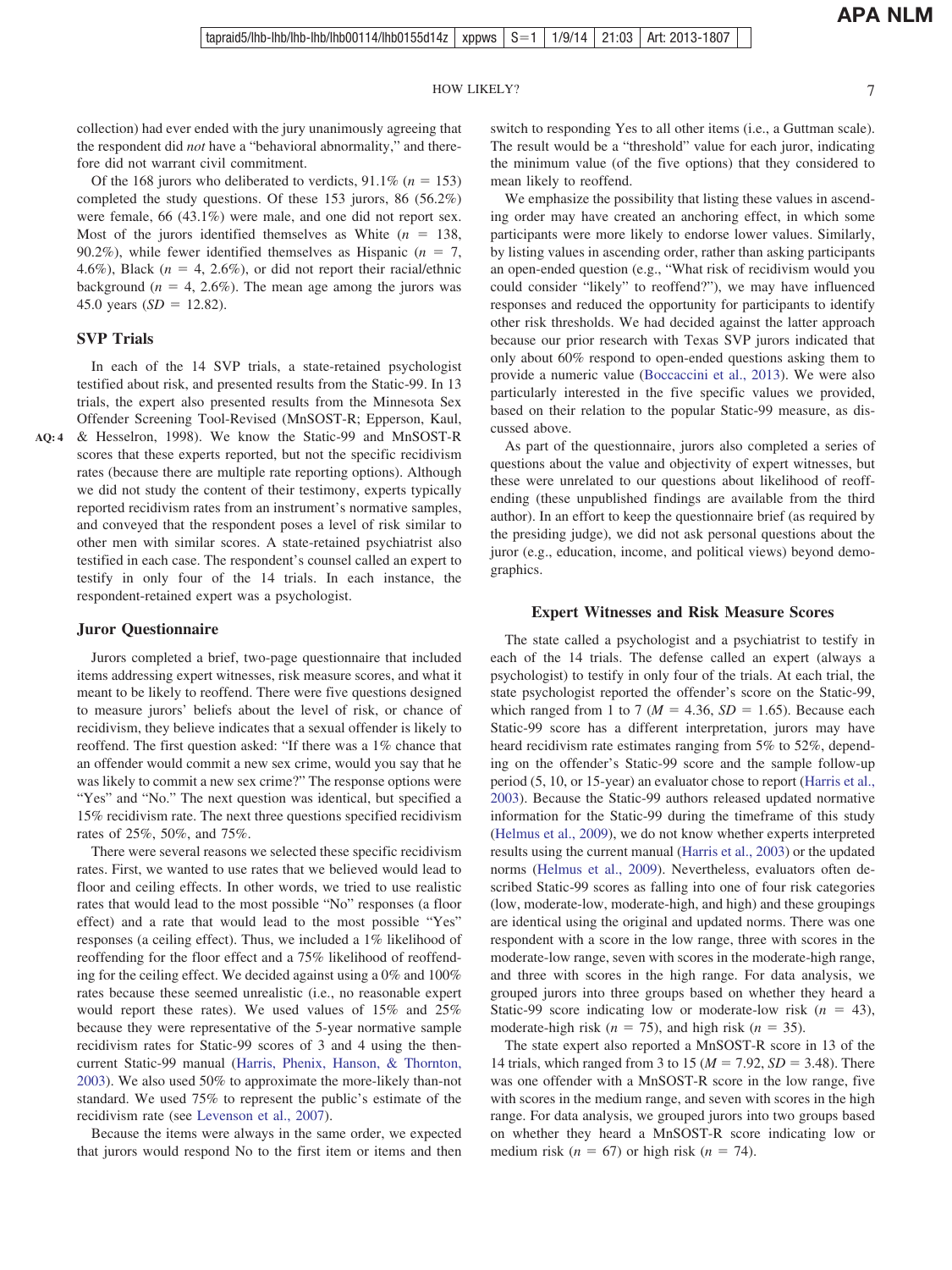## **Procedure**

The presiding judge allowed the research team to recruit participants after jurors deliberated and rendered verdicts. At the end of each hearing, the judge introduced the researcher to the jurors, briefly explained the nature and purpose of the study, and conveyed that participation was voluntary. The judge then excused the jury to the jury room. The researcher then entered to explain the study purpose, provide information necessary for informed consent, and distribute the consent form and study questionnaire.

#### **Results**

Overall, jurors perceived even very low recidivism rates as suggesting that an offender would be likely to reoffend (see [Table](#page-7-0) [3\)](#page-7-0). For example, 53.6% said that a 1% chance that an offender would commit a new sex crime meant that he was likely to reoffend. Moreover, 81.7% said that a 15% chance meant an offender was likely to reoffend, 97.4% said that a 25% chance meant likely to reoffend, and 100% said that 50% and 75% rates meant likely to reoffend.

#### **Variability in Threshold Values**

We can also use these data to identify the number of jurors who supported specific threshold values for determining likely. For example, we can conclude that the threshold rate that jurors equated with likely was 1% or lower for the 53.6% of who reported that a 1% chance meant an offender was likely to reoffend. There were 43 (28.1%) jurors who reported that a 1% chance did not mean an offender was likely to reoffend, but that a 15% chance did. Thus, the threshold value was somewhere between 2% and 15% for 28.1% of jurors. There were 28 (15.7%) jurors who reported that a 15% chance did not mean an offender was likely to reoffend, but a 25% chance did. Thus, the threshold value was between 16% and 25% for 15.7% of jurors. Finally, the threshold value was between  $25\%$  and  $50\%$  for only  $2.6\%$  ( $n = 4$ ) jurors.

We grouped jurors into three groups to examine whether juror thresholds for defining likely varied depending on trial or juror characteristics. The first group included the 82 jurors who reported that a 1% chance of recidivism meant an offender was likely to reoffend. The second group included the 43 jurors with threshold values between 2% and 15%. The third group included the 28 jurors with threshold values between 16% and 50%. We refer to these as low, moderate, and high threshold groups.

#### **Risk Scores and Variability in Juror Risk Thresholds**

We used a 3 (low, medium, and high Static-99 score) by 3 (low, medium, and high juror-risk threshold)  $\chi^2$  analysis to examine

<span id="page-7-0"></span>Table 3 *Percent of Jurors Who Believe a Particular Risk Estimate Indicates the Offender is "Likely" to Reoffend*

| Stated "chance" of recidivism | Believe offender is likely to reoffend |
|-------------------------------|----------------------------------------|
| 1\% chance                    | 53.6%                                  |
| 15% chance                    | 81.7%                                  |
| 25% chance                    | 97.4%                                  |
| 50% chance                    | 100%                                   |
| 75% chance                    | 100%                                   |

whether risk thresholds varied depending on whether jurors heard Static-99 scores indicating a low, moderate, or high level of risk. The  $\chi^2$  statistic indicated a statistically significant effect [ $\chi^2$ (4,  $N = 153$ ) = 15.48,  $p = .004$ , Cramer's V = .23, 95% CI = .15, .34]. The significant effect was attributable to risk thresholds increasing as reported risk levels on the Static-99 increased (see [Table 4\)](#page-8-0). In other words, those who heard low Static-99 scores **T4** tended to report that a very low likelihood of reoffending meant likely to reoffend, while those who heard higher Static-99 scores were generally more likely to report that a higher level of risk was necessary before an offender should be considered likely to reoffend. For example, 74.4% of jurors who heard relatively low Static-99 scores reported that a 1% chance or reoffending meant an offender was likely to reoffend, compared with 52.0% of those who heard a moderate risk score and 31.4% of those who heard a high risk score (see [Table 4\)](#page-8-0). Jurors who heard high Static-99 scores were more likely than other jurors to report risk thresholds higher than 15% (31.4% vs. 18.7% and 7.0%).

There was a similar effect for the relation between MnSOST-R score groups and risk threshold groups  $[\chi^2(2, N = 141) = 15.16,$  $p = .001$ , Cramer's V = .33, 95% CI = .18, .49]. Those who heard low-to-moderate MnSOST-R scores were more likely to report that only a 1% chance of recidivism meant an offender was likely to reoffend than jurors who heard high MnSOST-R scores (73.1% vs. 40.5%; see [Table 4\)](#page-8-0).

### **Juror and Case Characteristics and Juror Risk Thresholds**

Although we have only limited information about jurors and respondents in these SVP cases, we conducted a series of exploratory analyses to see if some jurors were more likely than others to identify low recidivism risk estimates as indicating that a respondent was likely to reoffend. Specifically, we could examine juror age, juror sex, and whether jurors heard testimony from a respondent expert.

Jurors who reported that a 1% chance of recidivism meant an offender was likely to reoffend were somewhat older  $(M = 46.77,$  $SD = 12.23$ ) than those who did not ( $M = 42.82$ ,  $SD = 13.26$ ),  $t(146) = 1.88$ ,  $p = .06$ , Cohen's  $d = .31, 95\%$  CI [ $-.02, .64$ ]. Females were also more likely (61.6%) than males (43.9%) to report that a 1% chance of recidivism meant an offender was likely to reoffend,  $\chi^2(1, N = 152) = 4.70, p = .03$ , odds ratio = 2.05, 95% CI [1.07, 3.93]. Finally, jurors from cases without a respondent expert were more likely to conclude that an offender with a 1% chance of reoffending was likely to reoffend (58.9%) than those from cases with a respondent expert (39.0%),  $\chi^2(1, N =$ 153) = 4.78,  $p = .03$ , odds ratio = 2.24, 95% CI [1.08, 4.66]). However, none of these effects approached statistical significance  $(p > .20)$  for higher recidivism rates (e.g., 15%, 25%). In other words, some juror characteristics may slightly influence perceptions of whether or not very low risk estimates (i.e., 1%) suggest an offender is likely to reoffend, but juror and case characteristics were not associated with perceptions of higher risk estimates (15% or above).

#### **Discussion**

Most SVP statutes specify that civil commitment is justifiable only if an offender is *likely* to sexually reoffend. The current study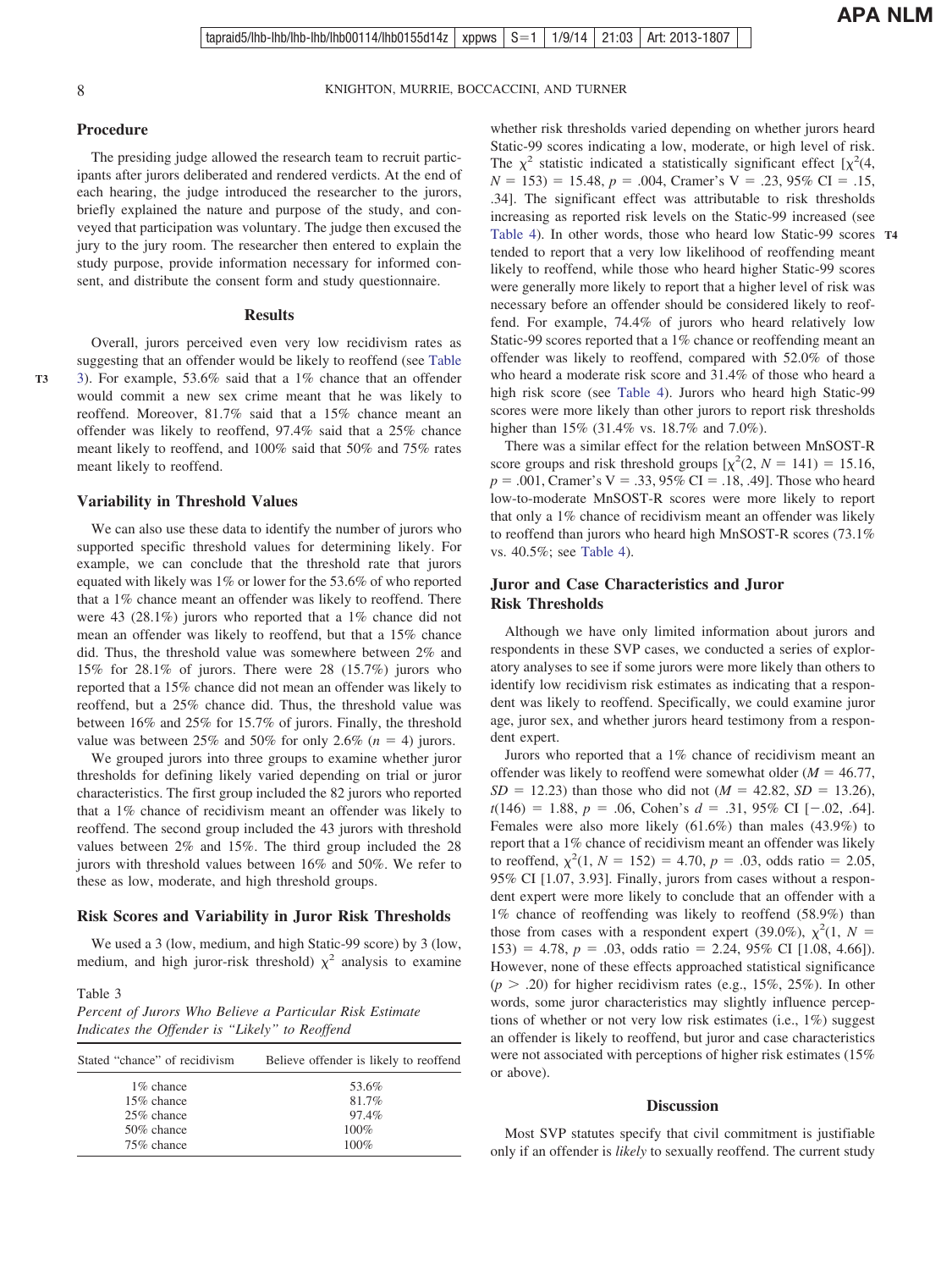<span id="page-8-0"></span>

| Table 4 |                         |                                                             |  |  |
|---------|-------------------------|-------------------------------------------------------------|--|--|
|         |                         | Relation Between Trial Respondent's Risk Measure Scores and |  |  |
|         | Jurors' Risk Thresholds |                                                             |  |  |

|                                | Risk threshold    |                 |              |  |  |  |
|--------------------------------|-------------------|-----------------|--------------|--|--|--|
| Risk score group               | $1\%$ or<br>lower | $2\%$ to $15\%$ | 16\% to 50\% |  |  |  |
| Static-99                      |                   |                 |              |  |  |  |
| Low to low moderate $(n = 43)$ | 74.4%             | 18.6%           | 7.0%         |  |  |  |
| Moderate high $(n = 75)$       | 52.0%             | 29.3%           | 18.7%        |  |  |  |
| High $(n = 35)$                | 31.4%             | 37.1%           | 31.4%        |  |  |  |
| MnSOST-R                       |                   |                 |              |  |  |  |
| Low to moderate $(n = 67)$     | 73.1%             | $16.4\%$        | 10.4%        |  |  |  |
| High $(n = 74)$                | $40.5\%$          | 36.5%           | 23.0%        |  |  |  |

*Note*. Percentage values refer to data in the same row.

shows that most jurors (82%) perceive even very low recidivism risk estimates ( $\leq$ 15%) as indicating an offender is likely to reoffend. In fact, more than half of jurors reported that they considered a 1% likelihood of reoffense likely. Furthermore, those jurors who heard the lowest empirical risk estimates (i.e., those who heard testimony about Static-99 scores in the low to moderate-low range) were the most likely to consider a 1% likelihood of recidivism as likely to reoffend.

One possible explanation for the relatively low risk thresholds is that jurors were not concerned strictly with the statistical likelihood of an event (i.e., reoffense), but rather the consequences of such an event. This possibility appears congruent with research on risk communication in other fields (e.g., climate change), which finds that laypersons interpret verbal probability labels referring to severe outcomes as denoting higher probabilities than the same probability labels referring to neutral outcomes (e.g., [Harris &](#page-10-42) [Corner, 2011\)](#page-10-42). In the case of sexual offender recidivism, even a fairly low likelihood (in statistical terms) of a grave event (i.e., a sexual reoffense) may be sufficient for most jurors to favor civil commitment.

A second possible explanation may be that many jurors are relatively "innumerate," and their poor facility with numbers leaves them poorly equipped to operationalize concepts such as likely. Scholars have demonstrated that innumeracy is a significant problem among legal decision-makers [\(Koehler, 2006\)](#page-10-43), which hinders understanding of risk [\(Peters, 2008;](#page-10-44) [Reyna et al., 2009\)](#page-10-45), and—perhaps most relevant to the current study—influences layperson's understanding of violence risk messages in civil commitment-type contexts [\(Scurich, Monahan, & John, 2012\)](#page-10-46). Further support for the potential role of innumeracy comes from an earlier study of Texas SVP jurors [\(Boccaccini, Turner, Murrie,](#page-9-6) [Henderson, & Chevalier, 2013\)](#page-9-6). Here, jurors rated all respondents as being highly likely to reoffend, with similar ratings for the respondents who had the highest and lowest risk-measure scores. These results suggested that jurors either did not understand, or perhaps did not value, the risk communication messages intended to inform their decisions (see also [Varela, Boccaccini, Cuervo,](#page-11-10) [Murrie, & Clark, in press\)](#page-11-10).

A third possible, and complementary, explanation for why some jurors set risk thresholds so low involves *motivated reasoning.* In short, people tend to arrive at the conclusions that they want to arrive at, but they do so only after constructing justificationsoften via cognitive biases or selective attention to supportive information—for their conclusions [\(Kunda, 1990\)](#page-10-47). In the context of SVP proceedings, there may be many reasons that jurors are motivated to civilly commit a repeat sexual offender (e.g., retribution, as documented by [Carlsmith, Monahan, & Evans, 2007\)](#page-9-7), **AQ: 5** but jurors would rarely act on this (or any) motivation "merely because they want to" [\(Kunda, 1990\)](#page-10-47). Rather, people

. . . motivated to arrive at a particular conclusion attempt to be rational and to construct a justification of their desired conclusion that would persuade a dispassionate observer. They draw the desired conclusion only if they can muster up the evidence necessary to support it . . . [\(Kunda, 1990,](#page-10-47) pp. 482-483).

Of course, that evidence has often been selectively valued or dismissed depending on whether it supports their desired outcome.

Motivated reasoning is a broad phenomenon that has only recently been studied in the legal system (e.g., [Simon & Scurich, 2011\)](#page-11-11). However, strong evidence for motivated reasoning in SVP proceedings comes from a recent study that examined how mock-jurors responded to mock trial materials in which experts had clinically adjusted actuarial risk estimates [\(Scurich & Krauss, 2013\)](#page-10-48). Here, participants who voted to commit the offender rated a risk assessment as highly acceptable when it indicated *high* risk (congruent with their decision to commit) but unacceptable when it indicated *low* risk (incongruent with their decision to commit). Similarly, when experts clinically adjusted actuarial risk upward (indicating higher risk, and more reason to commit), participants were more inclined to commit. However, when experts clinically adjusted actuarial risk downward (indicating lower risk, and less reason to commit), participants were no less inclined to commit. In short, [Scurich and Krauss \(2013\)](#page-10-48) concluded that mock-jurors appeared motivated to civilly commit sex offenders, and information congruent with their preferred outcome was persuasive whereas information incongruent with their preferred outcome was not.

In our study, the fairly low levels of risk (i.e., 15% or below) that jurors considered evidence of likely reoffense seems to reflect some degree of motivated reasoning. However, the more compelling evidence for motivated reasoning comes from the group-level analyses. Specifically, those real jurors who heard a higher risk estimate (i.e., Static-99 scores in the moderate-high or high range) apparently considered higher levels of risk necessary to meet the statutory definition of likely. Most jurors who heard lower risk estimates (i.e., Static-99 scores in the low range) considered even a 1% chance of reoffense sufficient to be considered likely, thereby satisfying the statutory criteria necessary to civilly commit an offender and justifying their decision.

#### **Limitations**

These group-level differences underscore one of the limitations of our study. Although we asked jurors what probability of reoffense they considered likely in *the abstract*, they responded after participating in actual individual trials in which they had decided offenders met criteria to be committed as an SVP. Unfortunately, we had access to only limited information about each offender, and there were not enough trials to allow for the use of multilevel modeling to account for the nested nature of the jury data and variability attributable to jurors serving on the same jury. Although the details of the trials they decided may well have influenced their responses to study questions,

**AQ: 6**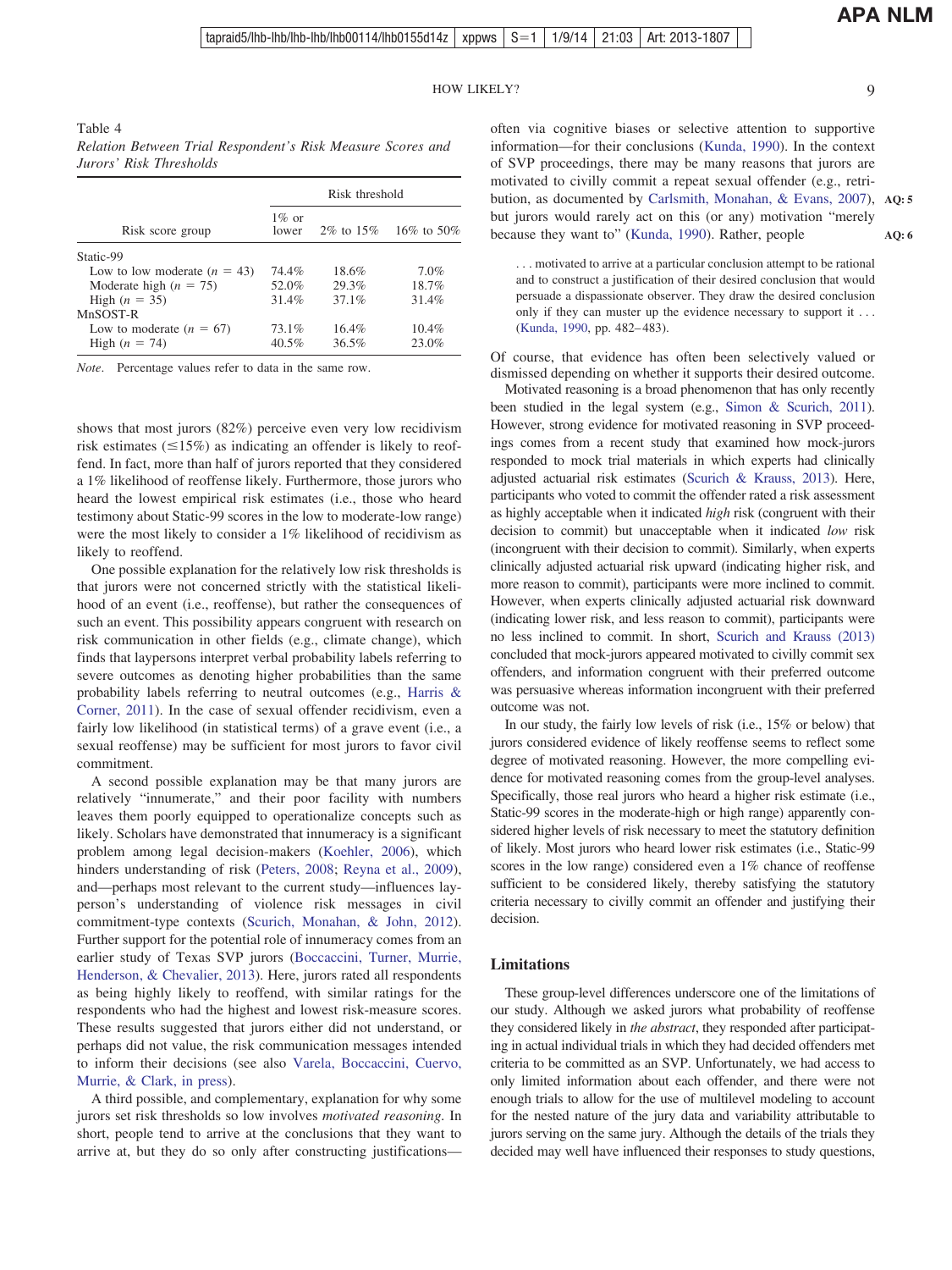this study could not examine many of the trial details (other than reported risk levels) that could have influenced juror responses to the questions about the term likely (e.g., offense violence, victim impact).

Other study limitations relate to our unique sample of jurors in a particular state. Of course, any study that relies on jurors from a single jurisdiction has uncertain generalizability. However, our sample of Texas jurors may be unique in ways that more clearly limit generalizability to other jurisdictions. Montgomery County, where all Texas SVP cases are tried, is ethnically diverse, but this diversity is not always well-reflected in the juries that decide SVP cases. Texas SVP trials have *almost always* resulted in decisions to commit the respondent, whereas other states have at least some variability in civil commitment decisions. To some extent, the high commitment rates may reflect a more stringent selection process (Texas offenders must have two or more qualifying sexual offenses to be considered for commitment, whereas many states allow commitment for offenders with only one offense). However, it may also reflect less tolerance for risk. Texas is also unique in that it is the only state that relies *entirely* on outpatient approaches to civil commitment (as opposed to inpatient hospitalization). At first glance, this may seem to explain why jurors appeared to tolerate less risk. In actuality, Texas policy precludes jurors from learning the details of civil commitment (including the fact that civil commitment is on an outpatient basis).

#### **Implications for SVP Policy**

Ostensibly, Texas jurors can set risk thresholds so low because Texas law has not defined how likely should be operationalized (see [Tables 1](#page-2-0) and [2\)](#page-5-0). However, setting such a low bar for likely reoffense does raise questions about the broad applicability of SVP laws. For example, if the base rate of sexual offending among Texas sex offenders is 3% in the 4.7 years after release (see [Boccaccini et al., 2009\)](#page-9-1), and most jurors consider a 1% risk of recidivism likely, then it appears that most jurors would find the vast majority of sexual offenders eligible for civil commitment, at least based on the risk criteria in SVP statute (we did not examine other Texas SVP criteria, such as whether the offender had a "behavioral abnormality"). However, if most jurors find most sex offenders eligible for civil commitment, the civil commitment laws no longer serve their original purpose of intervening with only the most high-risk offenders.

Identifying where jurors set risk thresholds is also important in states that— unlike Texas—*do* identify a specific threshold for risk. For example, among the several states that define likely to reoffend as more likely than not (see [Table 2\)](#page-5-0), evidence that jurors set similarly low risk thresholds could be especially concerning. In our Texas sample, 97% of jurors set their risk threshold for likely at 25% or less, and *all* jurors set their risk threshold somewhere less than 50%. Thus, *every* juror defined likely as something *less than* more likely than not. In states that explicitly define likely as more likely than not, jury instructions *may* or *may not* influence jurors to set their risk thresholds accordingly. However, our results suggest that the default "risk threshold" among many jurors may be quite different from the one defined in statute or case law.

Of course, our findings are limited to one state (i.e., Texas), and it remains unclear where jurors in other states set their thresholds for likely reoffense. If our findings generalize to other jurisdictions that reject a numerical standard—an open question that requires further study—then those jurisdictions are inevitably setting a standard below more likely than not. By declining to assign a quantifiable probability to likely, the law, by default, apparently sets a fairly low threshold for likely.

Do legislatures and courts intend to set such a low threshold for likely? If so, then rejecting a numerical standard and leaving the definition to the jury works well. If, however, the justice system intends to set a higher standard, then leaving the definition of likely to the jury may not serve their intent. Some scholars argue that low thresholds for civil commitment are essentially unconstitutional and that only Illinois' *much* more likely than not interpretation would pass constitutional muster [\(Vars, 2013\)](#page-11-0). However, we are aware of no widespread scholarly or legal consensus on what degree of reoffense risk should be considered likely.

#### **Conclusions**

We conducted this study in an attempt to answer a simple, but important question: What degree of recidivism risk do jurors believe indicates that a sexual offender is likely to reoffend? We sought answers from actual SVP jurors who had passed through the jury selection process, heard testimony from experts, and rendered SVP verdicts. Our finding that many jurors viewed even a 1% chance of reoffending as indicating that an offender is likely to reoffend has important implications for those involved in the SVP trial process, such as attorneys and experts who use ARAIs, but also legislators and appellate court judges who develop and clarify SVP laws. Specifically, these findings suggest that without further instruction, jurors do not necessarily consider *only* the highest-risk sexual offenders as likely to offend, but rather, they tend to consider even offenders with a low reoffense risk as likely to reoffend and therefore eligible for civil commitment.

#### **References**

- <span id="page-9-4"></span><span id="page-9-0"></span>Addington v. Texas, 441 U.S. 418, 432– 433 (1970).
- Barnoski, R. (2005). *Sex offender sentencing in Washington State: Recidivism Rates*. (Washington State Institute for Public Policy Document No. 05– 08-1203). Olympia, WA.
- <span id="page-9-1"></span>Boccaccini, M. T., Murrie, D. C., Caperton, J. D., & Hawes, S. W. (2009). Field validity of the Static-99 and MnSost-R among sex offenders evaluated for civil commitment as sexually violent predators. *Psychology, Public Policy, and Law, 15,* 278 –314. [doi:10.1037/a0017232](http://dx.doi.org/10.1037/a0017232)
- <span id="page-9-6"></span>Boccaccini, M. T., Turner, D. B., Murrie, D. C., Henderson, C. E., & Chevalier, C. (2013). Do scores from risk measures matter to jurors? *Psychology, Public Policy, and Law, 19,* 259 –269. [doi:10.1037/](http://dx.doi.org/10.1037/a0031354) [a0031354](http://dx.doi.org/10.1037/a0031354)
- <span id="page-9-2"></span>Care, Treatment and Rehabilitation of Sexually Dangerous Persons, Mass. Gen. Laws ch. 123A, § 1 (2010).
- <span id="page-9-7"></span>Carlsmith, K. M., Monahan, J., & Evans, A. (2007). The function of punishment in the "civil" commitment of sexually violent predators. *Behavioral Sciences & the Law, 25,* 437– 448. [doi:10.1002/bsl.761](http://dx.doi.org/10.1002/bsl.761)
- <span id="page-9-3"></span>Civil Commitment of Sexually Violent Predators, Tex. Health & Safety Code § 841.003(2) (2012).
- <span id="page-9-5"></span>Civil Commitment of Sexually Violent Predators Act, Va. Code Ann. § 37.2–900 (2009).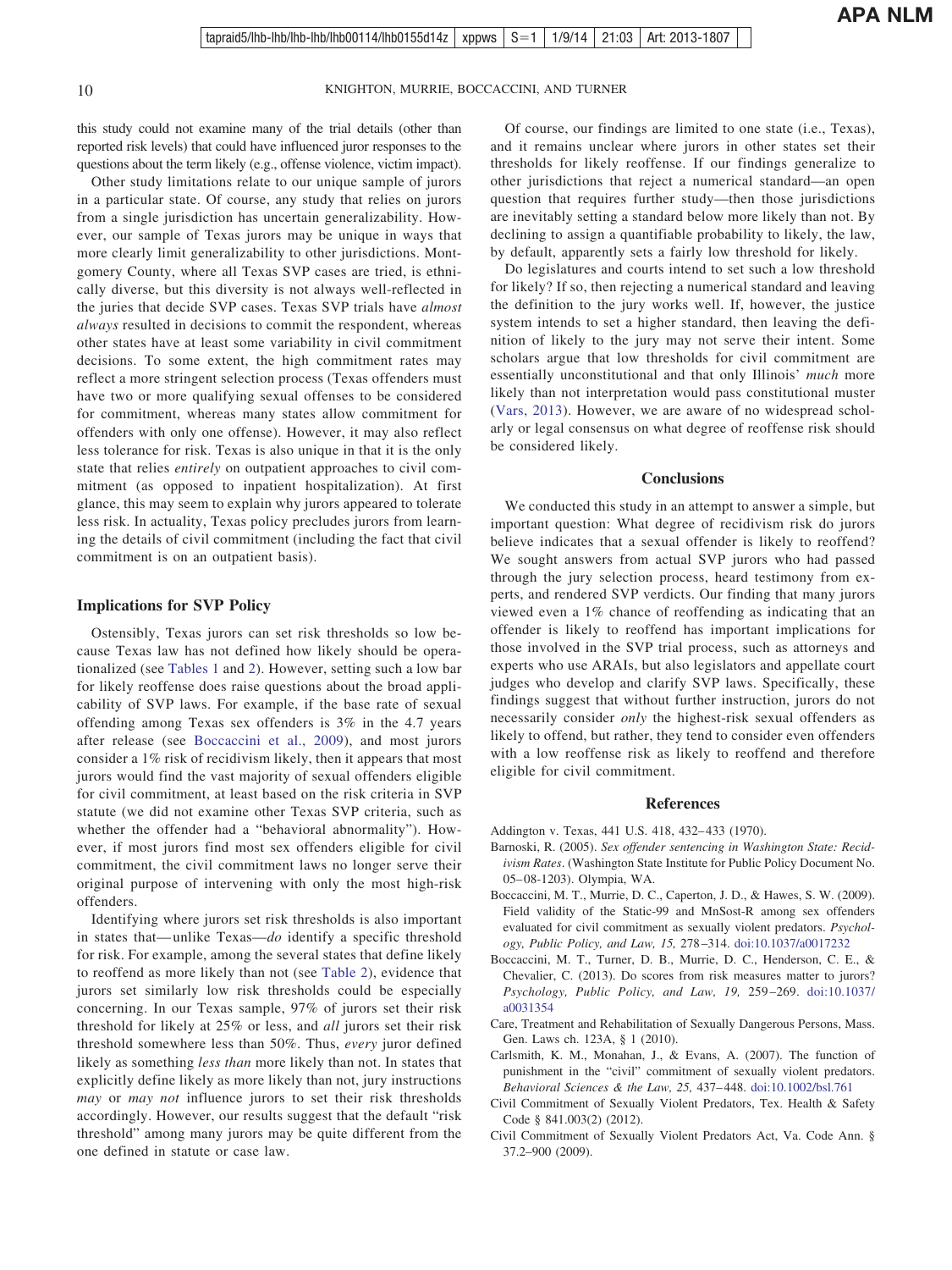<span id="page-10-33"></span>Commission on Mental Health Law Reform. (2011). *Civil Commitment Hearings: District Court Variations, July 2010 –June 2011*. Retrieved from <http://www.courts.state.va.us/programs/cmh/>

- <span id="page-10-32"></span><span id="page-10-26"></span>Commitment of Sexually Dangerous Individuals, N. D. Cent. Code § 25– 03.3– 01(8) (2011).
	- Commitment of Sexually Violent Predators Act, Kan. Stat. Ann. § 59- 29a02(a) (2011).

<span id="page-10-17"></span>Commonwealth v. Boucher, 880 N. E. 2d 47, 50 (Mass. 2002).

- <span id="page-10-4"></span><span id="page-10-0"></span>Community Protection Act, Wash. Rev. Code Ann. § 71.09.020(7) (2012). Conroy, M. A., & Murrie, D. C. (2007). *Forensic evaluation of violence risk: A guide to risk assessment and risk management*. Hoboken, NJ: Wiley. [doi:10.1002/9781118269671](http://dx.doi.org/10.1002/9781118269671)
- Court-Ordered Involuntary Treatment of Certain Sexually Violent Persons, 42 Pa. Cons. Stat. § 6403(a)(3) (2004). **AQ: 8**
	- Epperson, D. L., Kaul, J. D., Goldman, R., Hout, S., Hesselton, D., & Alexander, W. (1998). *Minnesota sex offender screening tool-Revised (MnSOST-R)*. St Paul, MN: Minnesota Department of Corrections. Available online at: <http://www.psychology.iastate.edu>
		- Epperson, D. L., Kaul, J. D., Hout, S., Goldman, R., Hesselton, D., & Alexander, W. (2003). *Minnesota sex offender screening tool–Revised (MnSOST-R) technical paper: Development, validation, and recommended risk level cut scores*. St. Paul, MN: Minnesota Department of Corrections. Retrieved from <http://www.psychology.iastate.edu>

**AQ: 9**

 $\frac{1}{2}$ 

**AQ: 7**

- <span id="page-10-7"></span>Finkelhor, D. (2009). The prevention of childhood sexual abuse. *The Future of Children, 19,* 169 –194. [doi:10.1353/foc.0.0035](http://dx.doi.org/10.1353/foc.0.0035)
- <span id="page-10-28"></span>G. H. v. Mental Health Board (In re G. H.), 781 N. W. 2d 438, 445 (2010).
- <span id="page-10-18"></span>Grosinger v. M. B. K. (In re M. B. K.), 639 N. W. 2d 473, 477 (N. D., 2002).
- <span id="page-10-6"></span>Hanson, R. K., & Morton-Bourgon, K. E. (2009). The accuracy of recidivism risk assessments for sexual offenders: A meta-analysis of 118 prediction studies. *Psychological Assessment, 21,* 1–21. [doi:10.1037/](http://dx.doi.org/10.1037/a0014421) [a0014421](http://dx.doi.org/10.1037/a0014421)
- <span id="page-10-11"></span>Hanson, R. K., & Thornton, D. (1999). *Static 99: Improving actuarial risk assessments for sex offenders* (User Report 1999 – 02). Ottawa, Ontario, Canada: Department of the Solicitor General of Canada.
- <span id="page-10-12"></span>Hanson, R. K., & Thornton, D. (2000). Improving risk assessment for sex offenders: A comparison of three actuarial scales. *Law and Human Behavior, 24,* 119 –136. [doi:10.1023/A:1005482921333](http://dx.doi.org/10.1023/A:1005482921333)
- <span id="page-10-42"></span>Harris, A. J. L., & Corner, A. (2011). Communicating environmental risks: Clarifying the severity effect in interpretations of verbal probability expressions. *Journal of Experimental Psychology: Learning, Memory, and Cognition, 37,* 1571–1578. [doi:10.1037/a0024195](http://dx.doi.org/10.1037/a0024195)
- <span id="page-10-40"></span>Harris, A., Phenix, A., Hanson, R. K., & Thornton, D. (2003). *STATIC-99 coding rules revised-2003*. Ottawa, Ontario, Canada: Office of the Solicitor General of Canada.
- <span id="page-10-41"></span>Helmus, L., Hanson, R. K., & Thornton, S. (2009, Winter). Reporting Static-99 in light of new research on recidivism norms. *The Forum, 21,* pp. 38 – 45.
- <span id="page-10-36"></span><span id="page-10-25"></span>In re Altman, 723 N. W. 2d 181, 188 (Iowa, 2006).
- <span id="page-10-16"></span>In re Brooks, 36 P. 3d 1034, 1047 (Wash. 2001).
- In re Linehan, 594 N. W. 2d 867, 876 (Minn., 1999).
- <span id="page-10-31"></span>In re Williams, 253 P. 3d 327, 335 (Kan. 2011).
- <span id="page-10-14"></span>In re W. Z., 801 A. 2d 205, 219 (N. J. 2002).
- Involuntary Civil Commitment of Sexually Violent Predators, Fla. Stat. §394.912 (2010).
- <span id="page-10-29"></span>Involuntary Civil Commitment of Sexually Violent Predators, N. H. Rev. Stat. § 135-E:1 et seq. (2007).
- <span id="page-10-8"></span>Jimmy Ryce State civil commitment programs for sexually dangerous persons, 42 USCS § 16971(e)(2) (2006). **AQ: 10**
	- Jones, L. M., & Finkelhor, D. (2003). Putting together evidence on declining trends in sexual abuse: A complex puzzle. *Child Abuse & Neglect, 27,* 133–135. [doi:10.1016/S0145-2134\(02\)00534-3](http://dx.doi.org/10.1016/S0145-2134%2802%2900534-3)

<span id="page-10-2"></span><span id="page-10-1"></span>Kansas v. Crane, 534 U.S. 407 (2002).

Kansas v. Hendricks, 521 U.S. 346 (1997).

- <span id="page-10-43"></span>Koehler, J. J. (2006). Train our jurors. In G. Gigerenzer and C. Engel (Eds.), *Heuristics and the law* (pp. 303–325). Cambridge, MA: The MIT Press.
- <span id="page-10-47"></span>Kunda, Z. (1990). The case for motivated reasoning. *Psychological Bulletin, 108,* 480 – 498. [doi:10.1037/0033-2909.108.3.480](http://dx.doi.org/10.1037/0033-2909.108.3.480)
- <span id="page-10-9"></span>Kuzyk, I. (2012). *Recidivism among sex offenders in Connecticut. State of Connecticut Office of Planning and Management Criminal Justice Policy & Planning Division February, 15, 2012*.
- <span id="page-10-5"></span>Levenson, J. S., Brannon, Y. N., Fortney, T., & Baker, J. (2007). Public perceptions about sex offenders and community protection policies. *Analyses of Social Issues and Public Policy, 7,* 1–25.
- <span id="page-10-3"></span>Miller, H. A., Amenta, A. E., & Conroy, M. A. (2005). Sexually violent predator evaluations: Empirical evidence, strategies for professionals, and research directions. *Law and Human Behavior, 29,* 29 –54. [doi:](http://dx.doi.org/10.1007/s10979-005-1398-y) [10.1007/s10979-005-1398-y](http://dx.doi.org/10.1007/s10979-005-1398-y)
- Minnesota Department of Corrections. (2007). *Sex offender recidivism in Minnesota. St. Paul, MN*.
- <span id="page-10-10"></span>Monahan, J. (2006). A jurisprudence of risk assessment forecasting harm among prisoners, predators, and patients. *Virginia Law Review, 92,*  $391 - 435$ .
- <span id="page-10-35"></span>Monahan, J., & Silver, E. (2003). Judicial decision thresholds for violence risk management. *International Journal of Forensic Mental Health, 2,* 1– 6. [doi:10.1080/14999013.2003.10471174](http://dx.doi.org/10.1080/14999013.2003.10471174)
- <span id="page-10-38"></span>Murrie, D. C., Boccaccini, M., Johnson, J., & Janke, C. (2008). Does interrater (dis)agreement on Psychopathy Checklist scores in Sexually Violent Predator trials suggest partisan allegiance in forensic evaluation? *Law and Human Behavior, 32,* 352–362. [doi:10.1007/s10979-007-](http://dx.doi.org/10.1007/s10979-007-9097-5) [9097-5](http://dx.doi.org/10.1007/s10979-007-9097-5)
- <span id="page-10-39"></span>Murrie, D. C., Boccaccini, M. T., Turner, D., Meeks, M., Woods, C., & Tussey, C. (2009). Rater (dis)agreement on risk assessment measures in sexually violent predator proceedings: Evidence of adversarial allegiance in forensic evaluation? *Psychology, Public Policy, and Law, 15,* 19 –53. [doi:10.1037/a0014897](http://dx.doi.org/10.1037/a0014897)
- <span id="page-10-30"></span>New Jersey Sexually Violent Predators Act, N. J. Stat. Ann. §30:4 –27.26 (1999).
- <span id="page-10-24"></span>People v. Hayes (In re Hayes), 747 N. E. 2d 444, 453 (Ill. App. Ct. 2nd Dis., 2001).
- <span id="page-10-44"></span><span id="page-10-22"></span>People v. Superior Court (Ghilotti), 44 P. 3d 949, 972 (Cal. 2002).
- Peters, E. (2008). Numeracy and the perception and communication of risk. In W. T. Tucker, S. Ferson, A. M. Finkel, & D. Slavin (Eds.) *Strategies for risk communication: Evolution, evidence, experience* (pp. 1–7). New York, NY: The New York Academy of Sciences. [doi:10.1196/annals.1399.001](http://dx.doi.org/10.1196/annals.1399.001)
- <span id="page-10-45"></span>Reyna, V. F., Nelson, W., Han, P., & Dieckmann, N. F. (2009). How numeracy influences risk comprehension and medical decision making. *Psychological Bulletin, 135,* 943–973. [doi:10.1037/a0017327](http://dx.doi.org/10.1037/a0017327)
- <span id="page-10-48"></span>Scurich, N., & Krauss, D. A. (2013). The effect of adjusted actuarial risk assessment on mock-jurors' decisions in a sexual predator commitment proceeding. *Jurimetrics Journal, 53,* 395– 413.
- <span id="page-10-46"></span>Scurich, N., Monahan, J., & John, R. S. (2012). Innumeracy and unpacking: Bridging the nomothetic/idiographic divide in violence risk assessment. *Law and Human Behavior, 36,* 548 –554. [doi:10.1037/h0093994](http://dx.doi.org/10.1037/h0093994)

<span id="page-10-34"></span><span id="page-10-27"></span>Sex Offender Commitment Act, Neb. Rev. Stat. § 71–1201 et seq. (2009). Sex Offenders, TN. Code Ann. § 33-6-804 (2007).

<span id="page-10-19"></span>Sex Offenders Requiring Civil Commitment or Supervision, N. Y. Mental Hyg. Law § 10.01 et seq. (McKinney 2011).

<span id="page-10-37"></span><span id="page-10-15"></span>Sexually Dangerous Person Act, Minn. Stat. § 253B. 02(18c)(a)(3) (2011). Sexually Violent Person Commitments, Wis. Stat. § 980.01 (2008).

- <span id="page-10-20"></span>Sexually Violent Persons, AZ. Rev. Stat. Ann. § 36 –3701(7)(b) (2012).
- <span id="page-10-23"></span>Sexually Violent Persons Commitment Act, 725 Ill. Comp. Stat. 207/5(f) (1998).
- <span id="page-10-21"></span>Sexually Violent Predator Act, Cal. Welf. & Inst. Code § 6600(a)(1) (2006).
- <span id="page-10-13"></span>Sexually Violent Predator Act, IA Code § 229. A. 1 et seq. (2012).